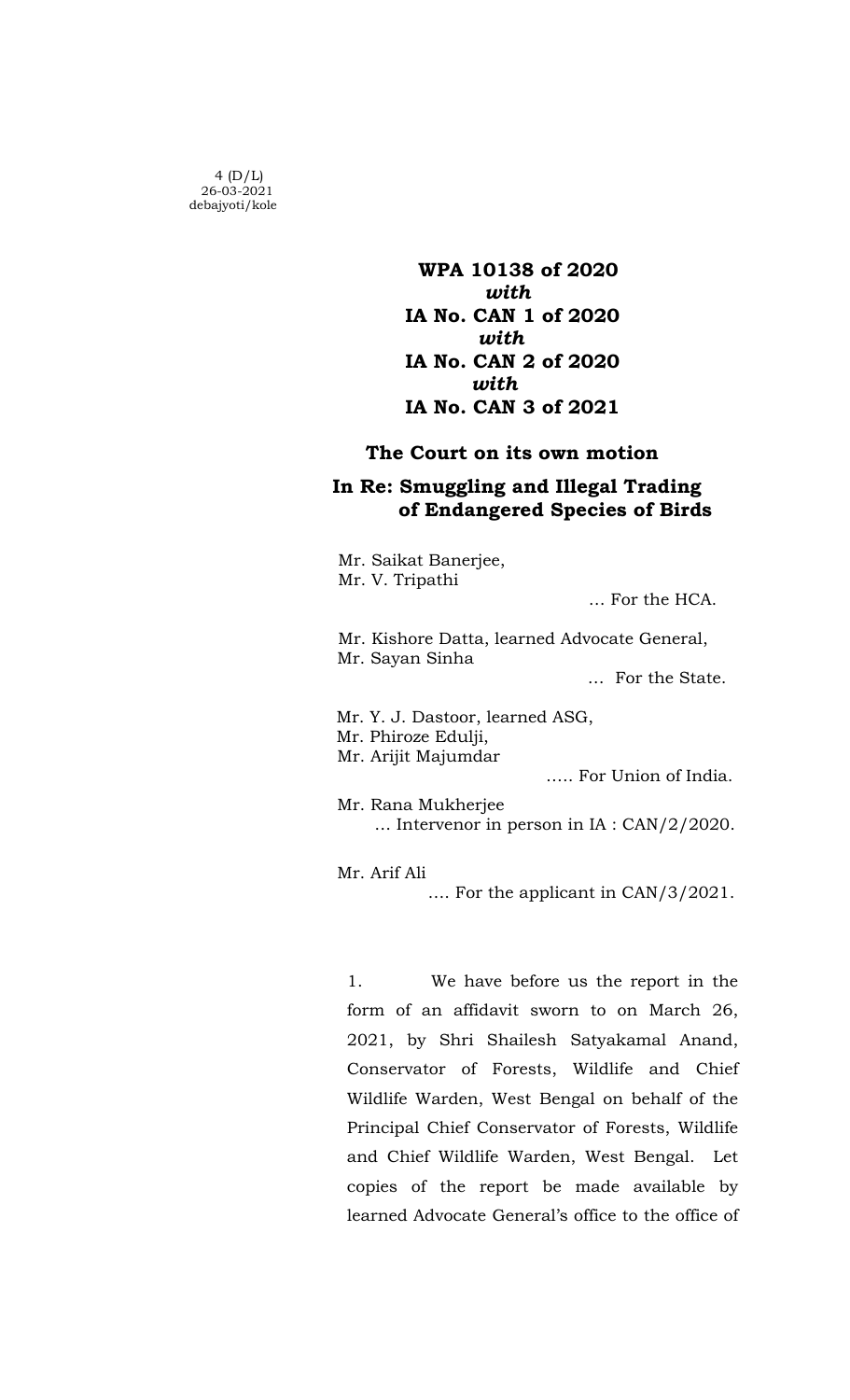learned Additional Solicitor General, counsel for the High Court Administration and other learned advocates appearing in this matter.

2. While we appreciate the efforts that are being made by the Principal Chief Conservator of Forests and the different officers under the command of that Commissionerate as well as the Wildlife Department and Forest Department and the Police Department of the State of West Bengal, we see that there are critical areas which are to be treated as fragile in terms of management of wildlife. Such situation needs to be addressed by putting in place requisite measures.

3. As at present, we take note of the views mentioned in paragraph 5(H) of the aforesaid report which reads as follows:

*"i. Formation of Inter-State Co-ordination Committee with neighbouring states to deal with problems related to Wildlife Crime especially smuggling of wild animals and their articles.*

*ii. Formation of Wildlife Squads in each district of the state to effectively deal with the problem.*

*iii. Deployment of police in special camps for protection in National Parks and Sanctuaries, Tiger Reserves and important forest areas on case to case basis.*

*iv. Formal coordination with Bhutan, Nepal and Bangladesh to curb illegal wildlife trade.*

*v. Modernization of Forest Force and to equip them with all modern equipment, transport and arms.*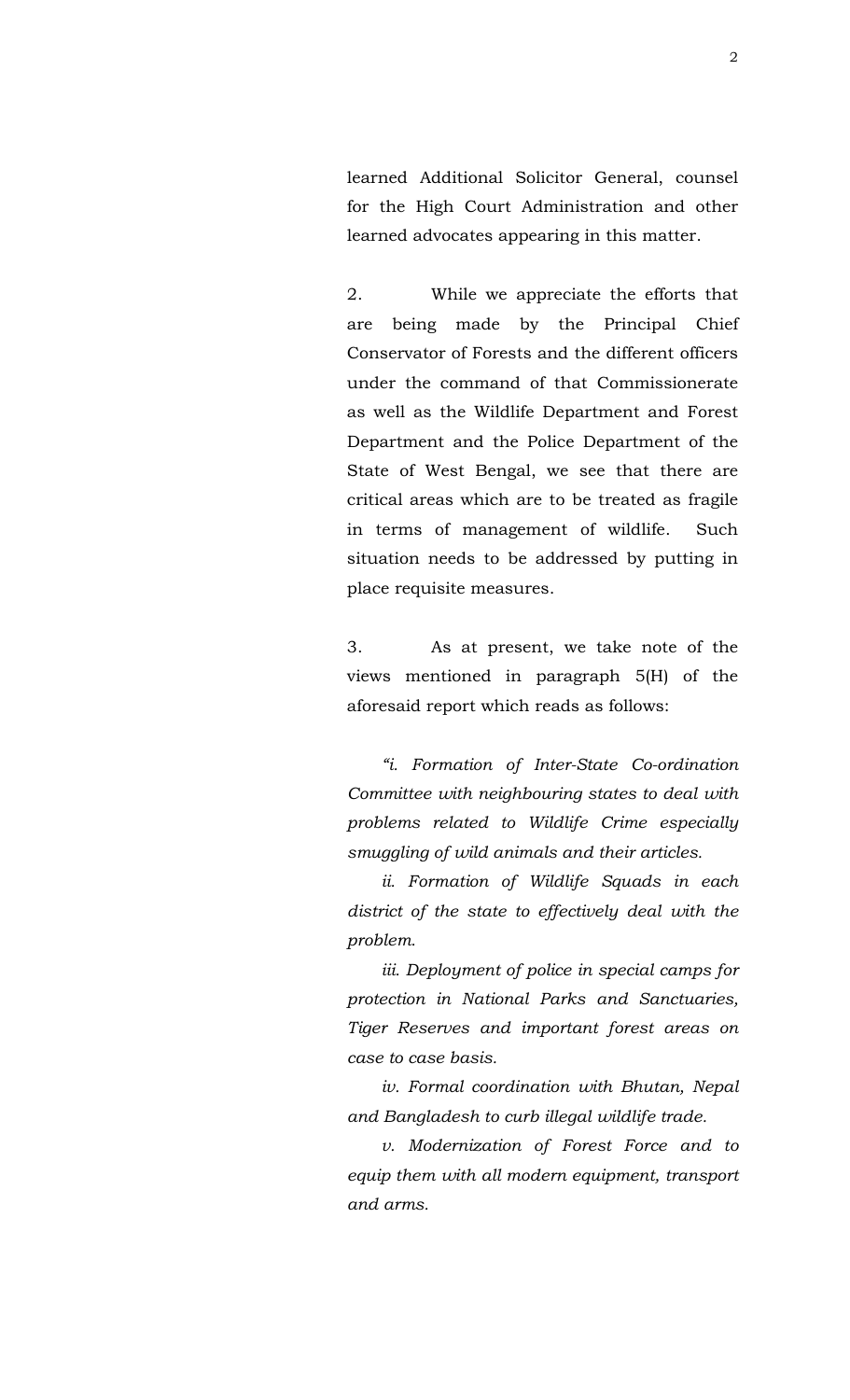*vi. Awareness generation through different media and audio video campaigns at Railway stations, Bus stations, Airport and with village communities."*

4. The aforesaid are the suggestions of the Wildlife Forest Department as actions which are called for to control wildlife crime especially illegal trade and smuggling. Bestowing our anxious consideration to those suggestions made by the Forest Department, we are of the view that these matters are of critical importance in the preservation and management of the forests, forest wealth and the different types of birds and animals of multifarious descriptions. We, therefore, direct the Chief Secretary of the Government of West Bengal and the Secretary of the Home Department, Government of West Bengal to jointly consider the suggestions and place the views of the Government from the angle of governance in an effort to effectuate the need to insulate and secure the wildlife and forest wealth. Let the view of the Government in this regard after deliberations at the level of the Chief Secretary, Government of West Bengal and the Secretary, Home Department, Government of West Bengal and if necessary, with the higher officers in the governance be placed before this Court on the next date of hearing.

5. Paragraph 5(G) of the aforesaid report reads as follows:

*"(G) It is seen that birds and smaller animals are often subjected to hunting during*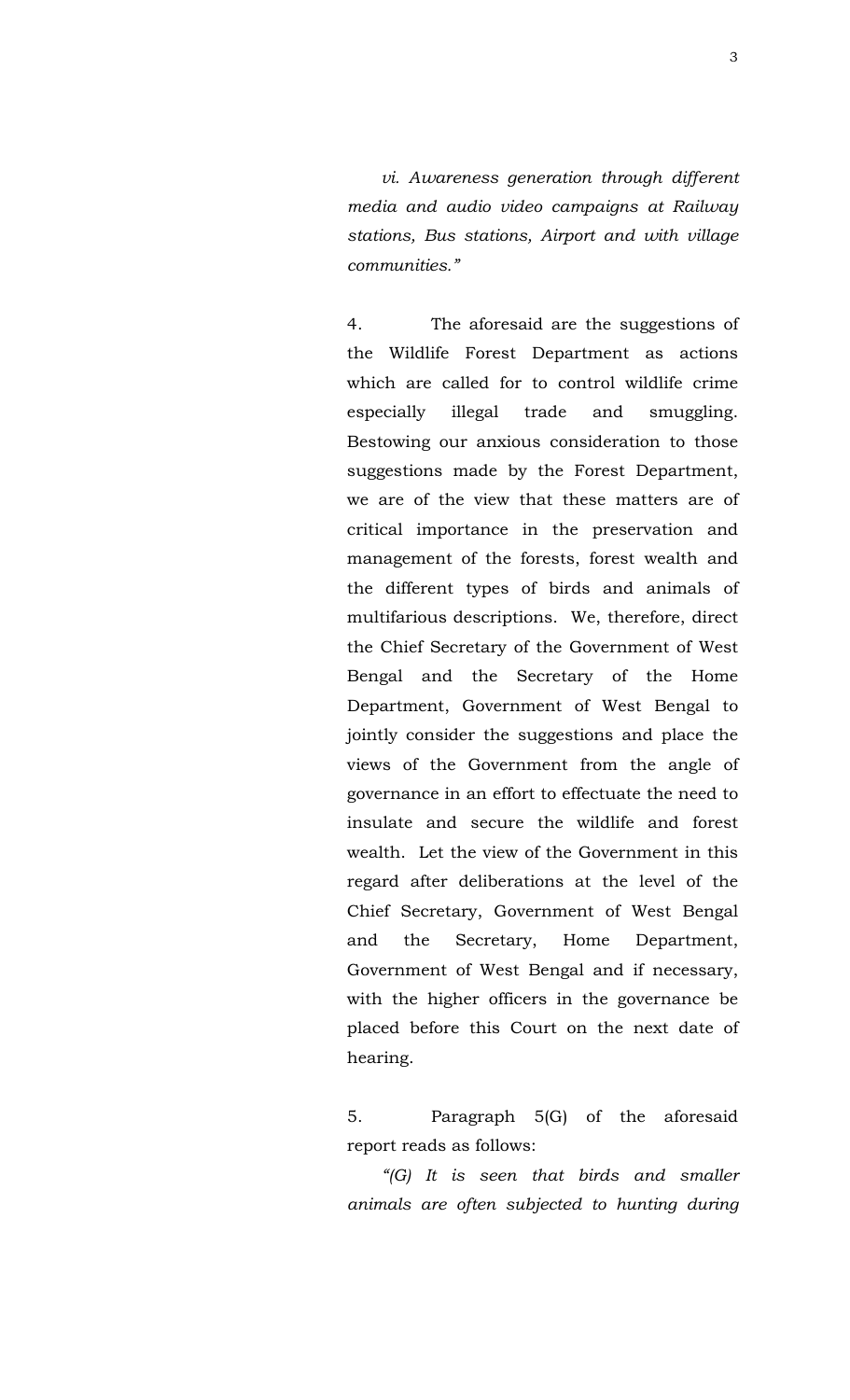*different local festivals involving tribals in the districts of Bankura, Purulia, Paschim Medinipur, Birbhum, Burdwan, Howrah and Purba Medinipur. Melas and different fairs are organized throughout the year on different occasions in West Bengal, wherein live birds are sold and bought openly. In Kolkata and surrounding areas, there are different Pet markets like Galiff Street, Banerjee Hat, Boral Hat wherein Indian birds are sold and bought along other domestic animals. It is also common practice to transport and smuggle live birds through various couriers' services and packages both through inland transport and through Airports. The concerned authorities at these exit points are totally unaware and ignorant about the illegality of such a transport in live Indian birds and other smaller animals."*

6. We are of the view that all illegal activities in relation to birds and animals in whatever form and in connection with whatever melas and other festivals have to be completely stopped by the State, in exercise of its police power, if needed. Therefore, we order that hunting, selling, buying or exchanging of birds either as part of sale of domestic animals or otherwise shall stand prohibited by this order, apart from the prohibitory provisions contained in the different statute laws. We also direct that transport and smuggling of live birds through various courier services or packages or any other mode through inland transport or through airports in any manner shall be prevented by the State Police and Police Authorities, Customs Authorities and security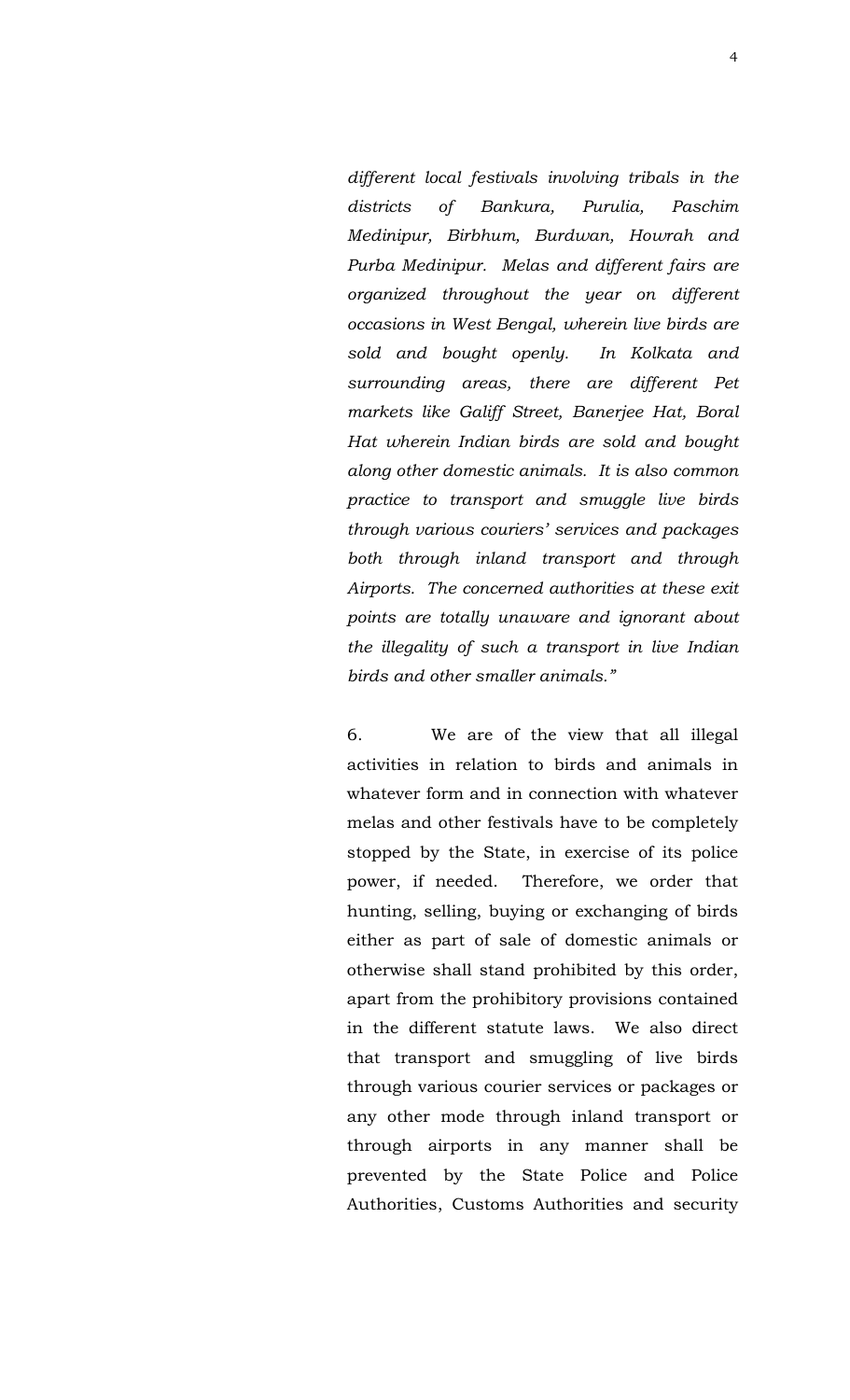personnel in charge of the airports as well as police officials and other officials in control of the inland transport system. The officers of the Motor Vehicles Department, the officers of the Police Department and officers of the other concerned departments are directed to give effect to this prohibition and any violation of this prohibitory order will be immediately taken cognizance of by the jurisdictional officers as enjoined by the laws. The Airport Authorities, the Customs Authorities and the Authorities in control of the inter-state boundaries, exit points and entry points, are directed to ensure that transportation of live birds and other small and big animals which are part of wildlife, are intercepted and offenders are brought to book. The restrictions imposed through this order are for compliance throughout the State of West Bengal and this order shall by itself be treated as a prohibition with public notice. For such purpose, this prohibitory order shall be published in the website of the State Government and the website of the High Court and such other websites or modes of publication as the Principal Chief Conservator of Forests may deem fit and appropriate.

7. Non-implementation of this order in its letter and spirit will be looked upon as dereliction of duty and violation of this order on the part of the officers in the administration whose obligation it is to enforce this order.

8 The report/lay-note filed by the Registrar General of this Court be taken on record.